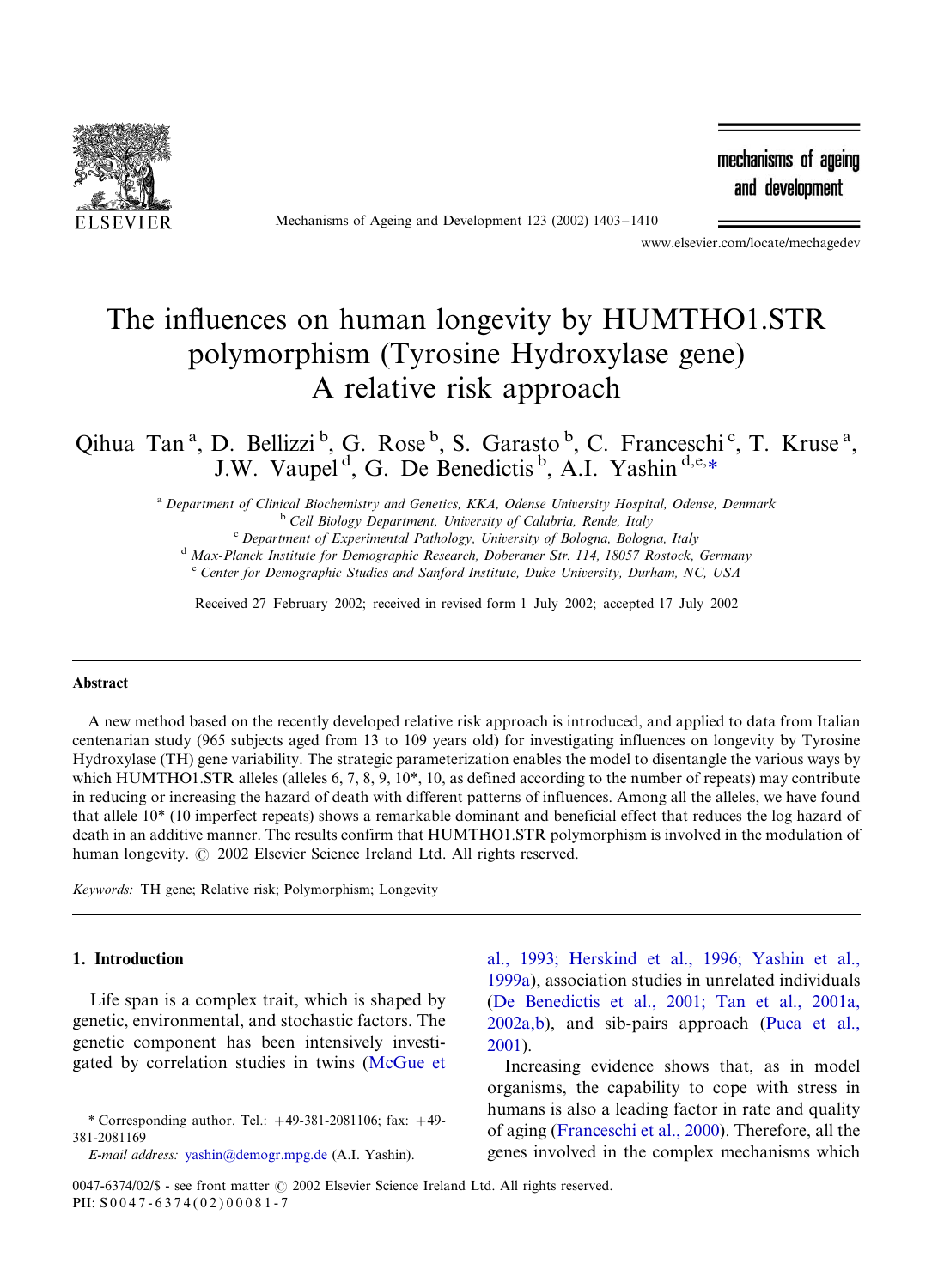control stress response are longevity candidate genes. The Tyrosine Hydroxylase (TH) gene (11p15.5) encodes TH, the rate-limiting enzyme in the synthesis of catecholamines, amino acidderived molecules produced by the sympathetic nervous system in response to stress. An STR marker (HUMTHO1.STR) lies inside TH intron 1 [\(Polymeropoulos et al., 1991](#page-7-0)) a region which is involved in RNA alternative splicing of the TH primary transcript for generating four tissue-specific types of mRNA [\(Kobayashi et al., 1988\)](#page-6-0). Association between HUMTHO1 variability and longevity was firstly observed ([De Benedictis et al.,](#page-6-0) [1998\)](#page-6-0). Thereafter, gene-environment interactions and sex-specific genetic effects have been observed when HUMTHO1 variability was analyzed by models that combine genotypic and demographic information in the estimation of genetic influence on life span [\(Tan et al., 2001b\)](#page-7-0). The involvement of the 11p15.5 chromosomal region in the longevity phenotype has been confirmed by linkage disequilibrium studies carried out by analyses of two other polymorphic genes occurring in the same chromosomal region: Insulin and Insulin Growth Factor 2 ([De Luca et al., 2001](#page-6-0)). However, the effects of HUMTHO1.STR allele-allele interactions on hazard of death and longevity have not been analyzed until now. The aim of the present study is to introduce an analytical method that permits to disentangle the effects of HUMTHO1.STR alleles on the longevity trait. The results confirm that this polymorphism is involved in the modulation of human longevity and that allele-allele interaction plays an important role.

## 2. Materials and methods

# 2.1. Samples

The data used in this study is an updated version of the data by which TH gene/longevity association was first discovered [\(De Benedictis et al.,](#page-6-0) [1998\)](#page-6-0). All individuals in the sample are unrelated, clinically healthy and are from various socioeconomic backgrounds. For each individual, origin and residence in Italy were checked by interview as far as the grandparents' generations. All individuals gave informed consent prior to their inclusion in the study. A total of 965 subjects were collected in the new update. Among them, 210 are centenarians who were over 100 years old when blood sample was taken. In the centenarians, 68 are males and 142 are females with a female to male sex ratio about 2.1. The remaining 755 subjects cover a wide range of ages (from 13 to 99 years) with a median age of 59.

## 2.2. DNA analysis

DNA was extracted from blood buffy coats following standard procedures. HUMTHO1 typing was carried out on PCR amplified DNA fragments [\(De Benedictis et al., 1998\)](#page-6-0) by GEN-ESCAN software (ABIPRISM 310 Genetic Analyzer, Applied Biosystem) and designated according to the repeat number.

#### 2.3. Population survival data

The method for data analysis is based on the survival distribution function for the population from which the sample has been taken. Since subjects in the sample were born into different birth cohorts, we used in the calculation birth cohort life tables corresponding to subjects' ages at participation. The Italian population survival data were provided by the Max-Planck Institute for Demographic Research in Rostock, Germany.

# 2.4. Statistical method

The statistical method we are going to apply is based on a relative risk approach that has been recently proposed and described by [Yashin et al.](#page-7-0) [\(1998, 1999b, 2000\), Tan et al. \(2001b\)](#page-7-0). We define the relative risk of one observed genotype  $r$  as the ratio of hazard of death for carriers,  $\mu(x, r)$ , to that for the non-carriers or the baseline hazard,  $\mu_0(x)$ . Then, according to the proportional hazard assumption,  $u(x, r) = ru_0(x)$ . The corresponding survival function for the carriers is,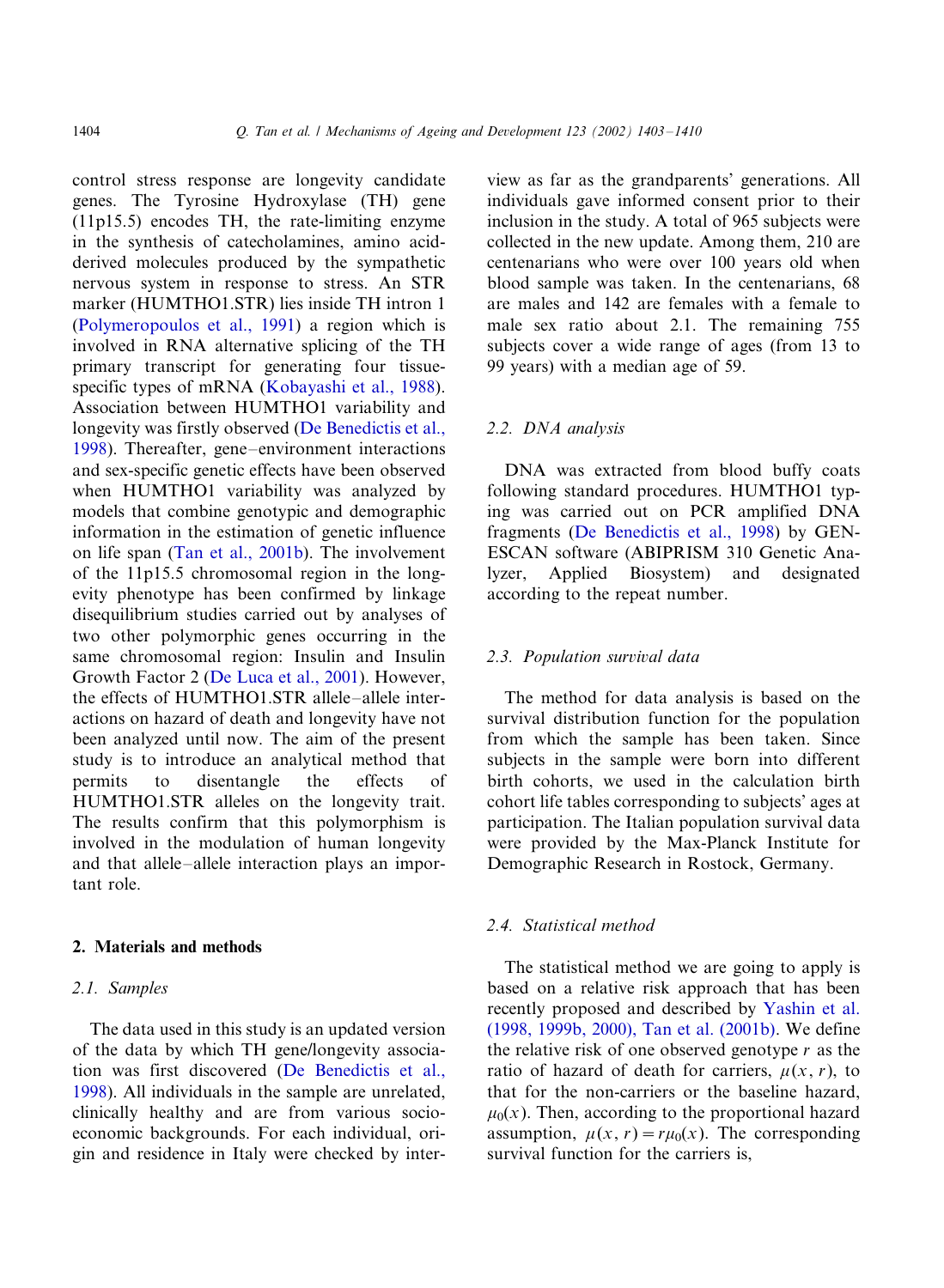$$
s(x, r) = e^{-\int_0^x \mu(t, r) dt} = e^{-\int_0^x r\mu_0(t) dt} = e^{-r\int_0^x \mu_0(t) dt}
$$
  
=  $e^{-rH_0(x)} = s_0(x)^r$ . (1)

Here,  $s_0(x)$  is the baseline survival distribution corresponding to the baseline hazard function,  $H<sub>0</sub>(x)$  is the cumulative hazard at age x. Although r can take any value greater than zero, a genotype with  $r$  larger than 1 increases the hazard of death, while a genotype with  $r$  smaller than 1 reduces it.

For a given single allele, there are three genotypes that can be observed among the subjects, that is, individuals with no such allele designated as  $(--)$ , individuals with one such allele  $(-+/-)$  $-$ ) and individuals with two such alleles (++). If frequency of the allele is  $p$ , then the corresponding genotype frequencies can be calculated as  $(1-p)^2$ ,  $2p(1-p)$  and  $p^2$  according to the binomial distribution. Risks on hazard of death are defined for each genotype but on a relative base, that is, we take the genotype  $(--)$  as the reference with relative risk 1, and relative risks for heterozygous  $(-+/-)$  and homozygous  $(++)$  genotypes  $r_1$ and  $r_2$ , respectively. Further, we define the risk of gene–sex interaction,  $r_{g \times s}$ , as the risk of male carriers to that of female carriers. Then the average survival at age  $x$  for a mixed population is ([Vaupel](#page-7-0) [and Yashin, 1985](#page-7-0))

$$
\bar{s}_{\mathbf{m}}(x) = p^2 s_{0,\mathbf{m}}(x)^{r_2 r_{\mathbf{g} \times \mathbf{s}}} + 2p(1-p)s_{0,\mathbf{m}}(x)^{r_1 r_{\mathbf{g} \times \mathbf{s}}} \n+ (1-p)^2 s_{0,\mathbf{m}}(x),
$$

$$
\bar{s}_{f}(x) = p^{2} s_{0,f}(x)^{r_{2}} + 2p(1-p)s_{0,f}(x)^{r_{1}} + (1-p)^{2} s_{0,f}(x).
$$
\n(2)

Here,  $\bar{s}_{m}(x)$  and  $\bar{s}_{f}(x)$  are survival rates at age x for males and females obtainable from population statistics. The corresponding genotype frequencies at age x for the three genotypes in males are  $_{\text{m}}p_2(x) = (p^2s_{0,\text{m}}(x)^{r_2r_{\text{g}\times\text{s}}}/\bar{s}_1)$  $_{\text{m}}p_1(x) =$  $(2p(1-p)s_{0,m}(x)^{r_1r_{g}\times s}/\bar{s}_1)$  $_{\rm m}p_0(x)$  = ((1 –  $(p)^2 s_{0,m}(x) / \overline{s}_m(x)$ . In the same way, we can calculate  $\oint p_2(x)$ ,  $\oint p_1(x)$  and  $\oint p_0(x)$  for females. Based on multinomial distribution (Ev[ans et al., 1993\)](#page-6-0), the likelihood function can be written as,

$$
L \propto \prod_{x} \prod_{i} m p_i(x)^{m n_i(x)} f p_i(x)^{n_i(x)} \quad i = 0, 1, 2, (3)
$$

where  $_m n_i(x)$ ,  $_m n_i(x)$  are numbers of males and females at age  $x$  in each of the three genotypes. Parameters that maximize the likelihood function are estimated by the maximum likelihood procedure in Gauss software ([Aptech System, 1996](#page-6-0)).

There are two important features in this approach. First, no parametric form of the baseline survival function is imposed. The estimation procedure is based on a two-step algorithm described by [Tan et al. \(2001b\)](#page-7-0). In this procedure, the sex-specific baseline survivals are calculated non-parametrically from Eq. (2) for given risk and frequency parameters. The so obtained distribution-free baseline survivals are then introduced in Eq. (3) for parameter estimation by maximizing the likelihood function. The procedure is iterated until the maximum likelihood is achieved. Second, the risk parameters for heterozygous and homozygous genotypes are specified separately, which allows for detecting recessive and additive effects in gene action.

## 3. Results

[Table 1](#page-3-0) shows the distribution of subjects according to age group, sex and HUMTHO1.STR genotype. [Table 2](#page-3-0) shows, for each allele, the estimated initial allele frequency and the relative risks by genotype. Significance levels for risk parameters (relative risks for the allele and for gene–sex interaction) were determined by testing the statistical differences between the estimated risks and 1, with the null hypothesis  $H_0: = 1$ . The probability of a Type I error is  $\alpha = 0.05$ .

Allele 10\* is interesting in that both heterozygous and homozygous genotypes display beneficial influences that reduce the carriers' hazards of death. Corresponding relative risks are 0.920  $(p_{\text{value}} = 0.013)$  and 0.851  $(p_{\text{value}} = 0.005)$  for the heterozygous and homozygous genotypes, respectively. However, after correction for multiple comparisons, we obtain a probability of making type I error  $\alpha' = 1 - (1 - 0.013)^6 \approx 0.076$ for the risk of allele 10\* heterozygous genotype, that is borderline significant, while the risk for the 10\*10\* homozygous genotype remains significant  $(\alpha' = 0.030)$ . Interestingly, the relative risk of the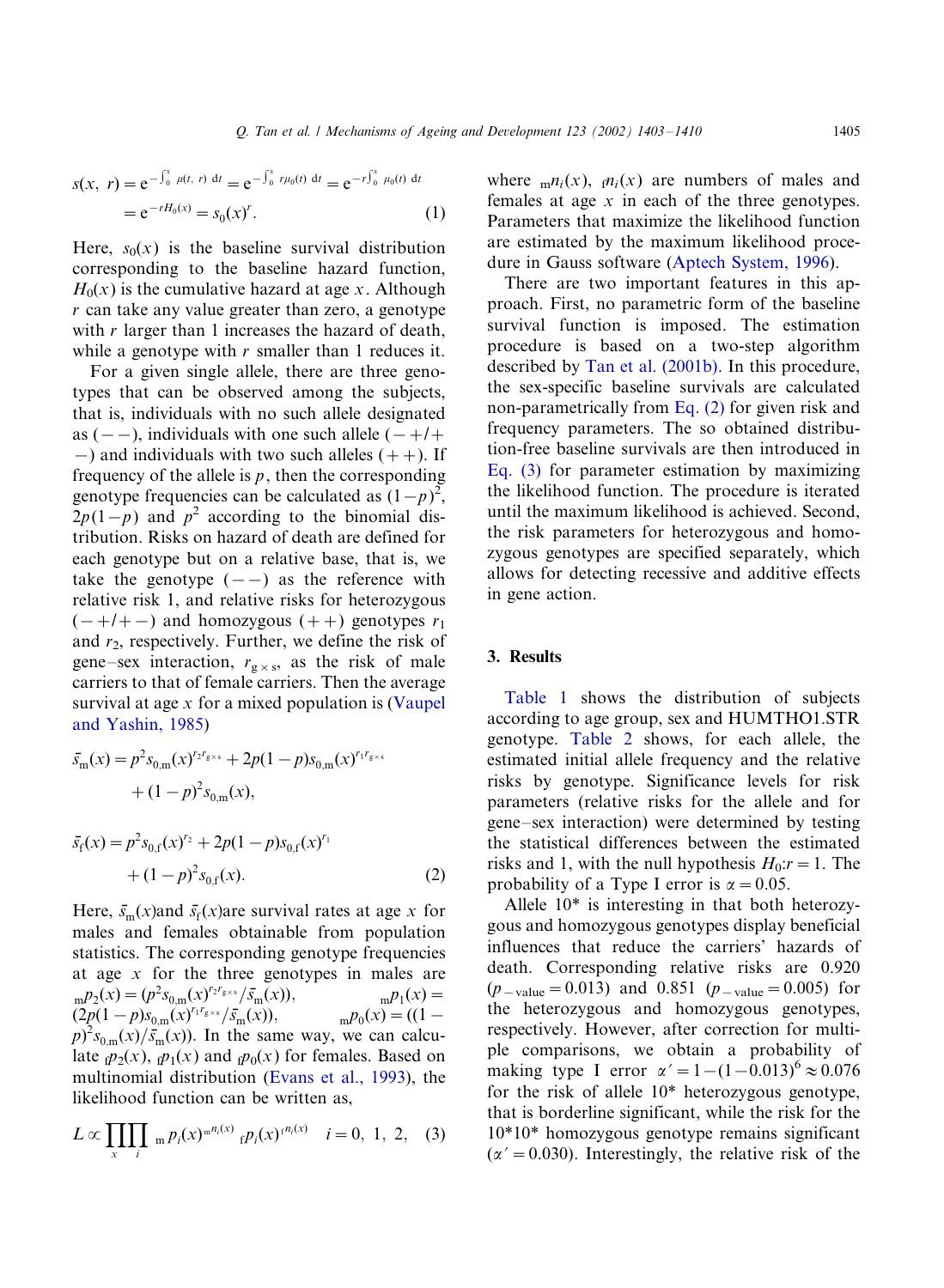| Genotype     | $13 - 34$      |                  | $35 - 64$        |                  | $65 - 99$      |                | $100 +$          |              | Total        |
|--------------|----------------|------------------|------------------|------------------|----------------|----------------|------------------|--------------|--------------|
|              | Male           | Female           | Male             | Female           | Male           | Female         | Male             | Female       |              |
| Allele 6     |                |                  |                  |                  |                |                |                  |              |              |
| $(--)$       | 37             | 60               | 70               | 57               | 55             | 95             | 32               | 82           | 488          |
| $(-+, +-)$   | 31             | 38               | 60               | 51               | 61             | 81             | 31               | 48           | 401          |
| $(++)$       | 3              | 9                | 9                | 6                | 20             | 12             | 5                | 12           | 76           |
| Allele 7     |                |                  |                  |                  |                |                |                  |              |              |
| $(- -)$      | 44             | 70               | 102              | 69               | 110            | 130            | 44               | 105          | 674          |
| $(-+, +-)$   | 27             | 33               | 36               | 43               | 25             | 53             | 21               | 33           | 271          |
| $(++)$       | $\theta$       | $\overline{4}$   | $\mathbf{1}$     | $\mathfrak{2}$   | $\mathbf{1}$   | 5              | 3                | 4            | 20           |
| Allele 8     |                |                  |                  |                  |                |                |                  |              |              |
| $(- -)$      | 53             | 86               | 108              | 91               | 102            | 146            | 48               | 115          | 749          |
| $(-+, +-)$   | 17             | 18               | 30               | 20               | 34             | 41             | 18               | 27           | 205          |
| $(++)$       | $\mathbf{1}$   | 3                | $\mathbf{1}$     | 3                | $\mathbf{0}$   | $\mathbf{1}$   | $\overline{2}$   | $\mathbf{0}$ | 11           |
| Allele 9     |                |                  |                  |                  |                |                |                  |              |              |
| $(- -)$      | 42             | 59               | 83               | 79               | 89             | 124            | 48               | 90           | 614          |
| $(-+, +-)$   | 27             | 43               | 47               | 30               | 43             | 60             | 20               | 51           | 321          |
| $(++)$       | $\overline{2}$ | 5                | 9                | 5                | $\overline{4}$ | $\overline{4}$ | $\mathbf{0}$     | $\mathbf{1}$ | 30           |
| $Allele 10*$ |                |                  |                  |                  |                |                |                  |              |              |
| $(- -)$      | 49             | 76               | 83               | 69               | 88             | 111            | 45               | 73           | 594          |
| $(-+, +-)$   | 21             | 27               | 53               | 41               | 43             | 65             | 20               | 56           | 326          |
| $(++)$       | $\mathbf{1}$   | 4                | 3                | 4                | 5              | 12             | 3                | 13           | 45           |
| Allele 10    |                |                  |                  |                  |                |                |                  |              |              |
| $(- -)$      | 66             | 102              | 135              | 111              | 134            | 184            | 68               | 134          | 934          |
| $(-+, +-)$   | 5              | 5                | 4                | 3                | 2              | 4              | $\boldsymbol{0}$ | 7            | 30           |
| $(++)$       | $\mathbf{0}$   | $\boldsymbol{0}$ | $\boldsymbol{0}$ | $\boldsymbol{0}$ | $\mathbf{0}$   | $\mathbf{0}$   | $\boldsymbol{0}$ | 1            | $\mathbf{1}$ |

<span id="page-3-0"></span>Table 1 Distribution of subjects by age group, sex and genotype

heterozygous genotypes for allele 10\* is approximately the square root of the risk of the 10\*10\* homozygous genotype, thus suggesting a doseeffect for this allele. According to the model specification, allele 10\* phenotypic value in term of log hazard of death is additive on the estimated relative risk. In [Fig. 1,](#page-4-0) we plot the observed and the estimated frequencies of alleles 8 and 10\* carriers by age. While frequency for allele eight carriers is almost constant ([Fig. 1](#page-4-0)A), the frequency

Table 2 Estimated allele frequency and relative risks by genotype for each allele

| Allele | Frequency | Heterozygous genotype |       |            | Homozygous genotype |           |            | Gene-sex interaction |       |            |
|--------|-----------|-----------------------|-------|------------|---------------------|-----------|------------|----------------------|-------|------------|
|        |           | Risk                  | SЕ    | $P$ -value | Risk                | <b>SE</b> | $P$ -value | Risk                 | SЕ    | $P$ -value |
| 6      | 0.290     | 1.055                 | 0.034 | 0.107      | 1.058               | 0.055     | 0.295      | 0.906                | 0.042 | 0.025      |
|        | 0.161     | 1.026                 | 0.038 | 0.501      | 0.993               | 0.074     | 0.927      | 0.956                | 0.049 | 0.365      |
| 8      | 0.118     | 1.039                 | 0.043 | 0.356      | 1.147               | 0.141     | 0.298      | 0.899                | 0.049 | 0.040      |
| 9      | 0.210     | 0.983                 | 0.034 | 0.618      | 1.409               | 0.178     | 0.022      | 1.064                | 0.052 | 0.218      |
| $10*$  | 0.201     | 0.920                 | 0.032 | 0.013      | 0.851               | 0.053     | 0.005      | 1.111                | 0.054 | 0.039      |
| 10     | 0.036     | 0.916                 | 0.080 | 0.291      |                     |           |            | 2.548                | 1.077 | 0.151      |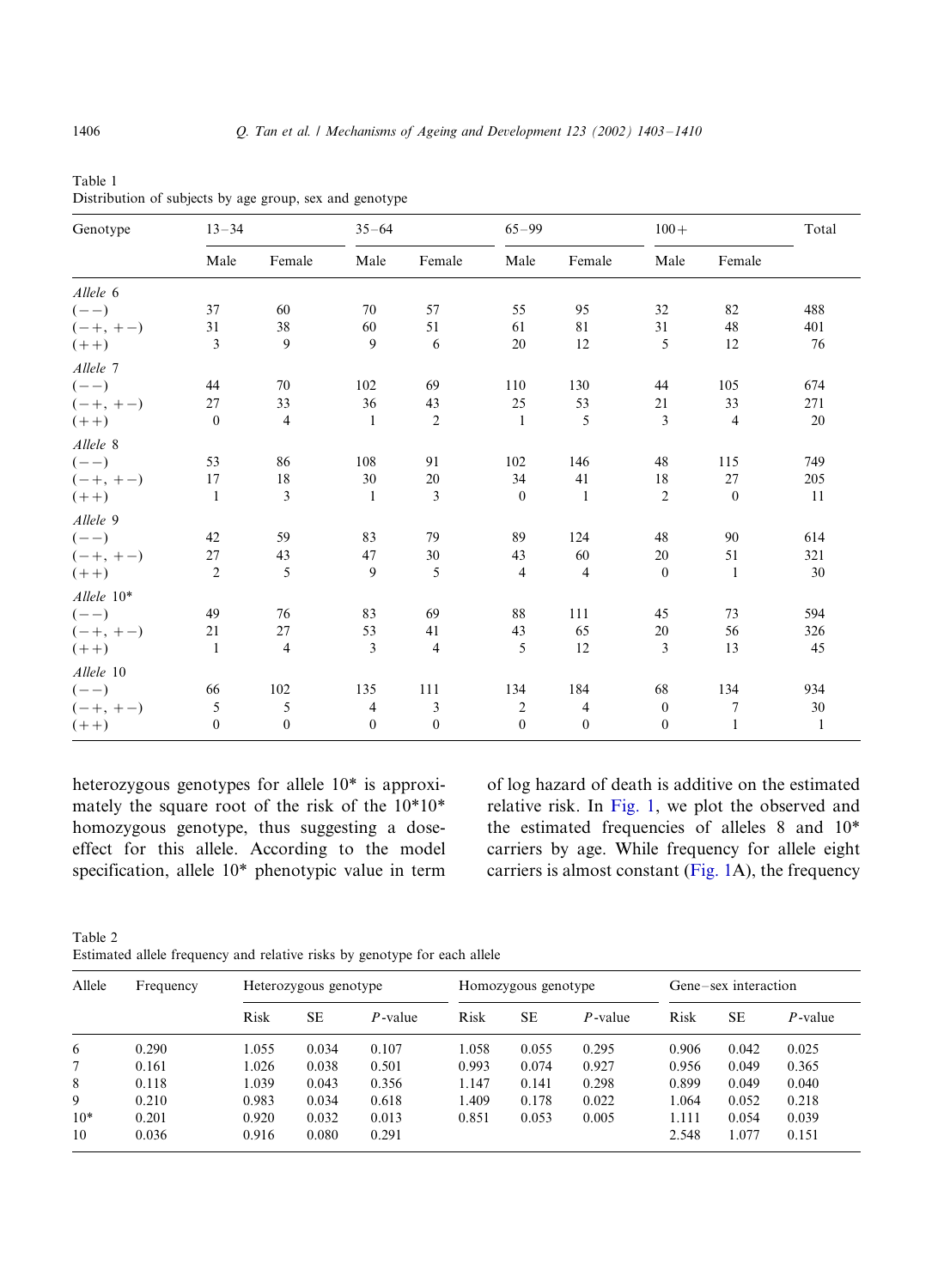<span id="page-4-0"></span>

Fig. 1. Observed and estimated frequencies for carriers of allele  $8(A)$  and allele  $10^*(B)$  by age.

for 10\* allele carriers climbs up as age advances (Fig. 1B) revealing obvious survival advantages for 10\* allele carriers.

As for the other alleles, allele 9 seems to be recessive and detrimental, because the homozygotes for this allele tend to have increased hazard of death over the ages ( $r=1.409$  with SE = 0.178,  $P = 0.022$ ). However, such a risk value becomes non-significant after adjustment for multiple comparisons.

Lastly, as for gene-sex interaction, we see from [Table 2](#page-3-0) that alleles 6, 8 seem to decrease and allele 10\* to increase the risks of death in males. However, also in this case, the  $P$  values become non-significant after adjustment for multiple comparisons.

Note in [Table 2](#page-3-0), we only estimate one risk for carriers of allele 10 (non-significant) because we only observe one homozygous carrier of the allele in the sample [\(Table 1\)](#page-3-0).

## 3.1. Simulation

In order to check the performance of our method, a simulation study has been performed by generating 10,000 data sets having exactly the same data structure (size, age and sex compositions) as our sample. To be simple, we assume there is one allele at a locus with relative risk on hazard of death  $r=0.9$  for heterozygous carriers and  $r^2 = 0.81$  for homozygous carrier. We also assume the allele has no sex-specific effect in that  $r_{g \times s} = 1$ . Frequency for the allele is set to 0.2. For each of the 10,000 data sets, the method described above is applied to retrieve the parameters. Although we assume the risk of heterozygous genotype is the square root of the risk of homozygous genotype in the simulation, we assign two irrelevant risk parameters for the two genotypes in the estimation to see if our model can correctly capture their corresponding true values. [Fig. 2](#page-5-0) presents the results. The median of allele frequency from the 10,000 estimates is 0.200 and 95% range {0.180, 0.220} [\(Fig. 2A](#page-5-0)). The medians for estimates on relative risks are 0.895 for heterozygous genotype with 95% range {0.822, 0.970}, 0.801 for homozygous genotype with 95% range {0.687,  $0.934$ } and  $1.001$  for gene-sex interaction with 95% range {0.875, 1.138} ([Fig. 2B](#page-5-0)-D). All the parameter estimates converge to their true values set in the simulation. It is interesting to see that the medians of risk estimates on heterozygous and homozygous carriers of the allele are related as  $0.895^2 = 0.801$ . This shows again that the model retrieves the parameters used for the simulation.

# 4. Discussion

Given the complexity of the longevity trait, a demanding issue is to develop new models that are capable to capture the various gene trajectories relating to the trait which occur as the population ages and survival selection operates. The present study could serve as a hint in this direction, because it introduces an analytical method which permits to reveal the interaction between the alleles of a gene (TH) associated with human longevity. The method is applied to a large data set, so that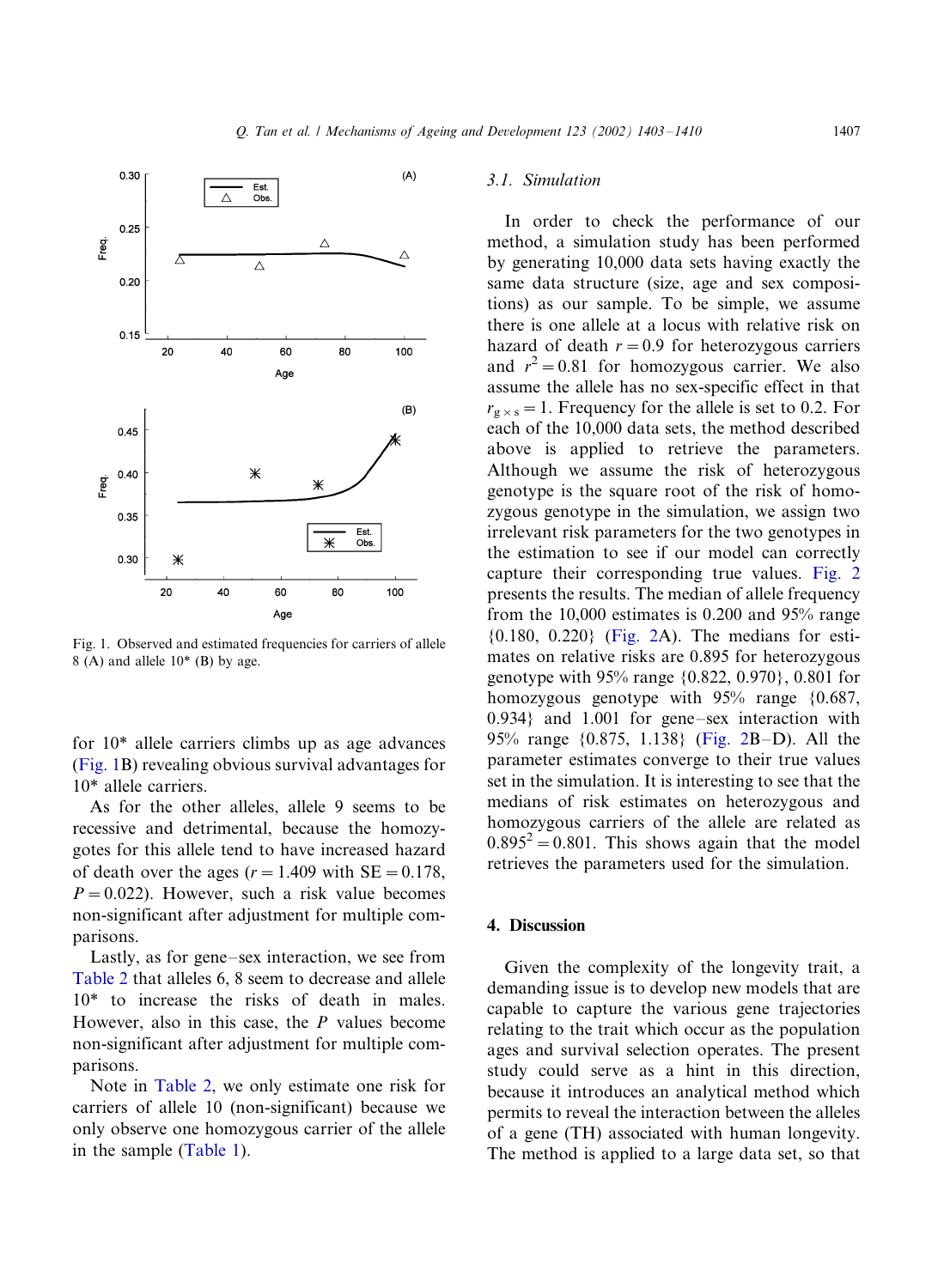<span id="page-5-0"></span>

Fig. 2. Parameter estimates from 10,000 simulated data for: (A) allele frequency (true value 0.2); (B) risk of heterozygous genotype (true value 0.9); (C) risk of homozygous genotype (true value 0.81); and (D) risk of gene–sex interaction (true value 1).

subtle effects of the gene variant on the complex trait could be revealed. The basic statistical model described in this paper has been introduced in recent publications ([Yashin et al., 1998, 1999b,](#page-7-0) [2000; Tan et al., 2001b,c](#page-7-0)). However, the parameterization in the present application shows the feasibility of detecting an allele-allele interaction (see [Table 2](#page-3-0) and [Fig. 1](#page-4-0)) which implies dominant and additive beneficial effects on the risk of death (allele 10\*). An important feature of this application is the combination of individual genetic data with population demographic information in determining the relative risks of the observed genes. The baseline hazard function in this approach is estimated non-parametrically so that no specific survival distribution is imposed on the likelihood function ([Tan et al., 2001b](#page-7-0)). Parameter estimates in this procedure depend heavily on the proportional hazard assumption similar to that in Cox's proportional hazard model. Problems of such an assumption when applied to the genetics of human longevity are discussed in [Yashin et al. \(1999b\),](#page-7-0) [Tan et al. \(2001b\).](#page-7-0) However, it can be seen from this study that the proportional hazard assump-

tion enables the parameterization for disentangling the various components that are functioning towards longevity, even if the phenotypic effects sustained by the gene on the trait were very subtle (for example, beneficial effects sustained by allele 10\*).

The present approach confirms that TH variability is implicated in human longevity, and in an allele-specific way. How could these effects be explained from a biological point of view? TH encodes the rate-limiting enzyme for the synthesis of cathecolamines, aminoacid-derived molecules that act both as hormones (adrenalin) and neurotransmitters (dopamine and noradrenalin). The TH gene is therefore a master gene in the neuroendocrine system (NES). Vertebrates have developed a complex hierarchy of multi-organ NES, integrated with the immune system to form the immune-NES. This system governs the capability to cope with a variety of stress-factors and, consequently, rate and quality of aging ([Fran](#page-6-0)[ceschi et al., 2000\)](#page-6-0). The HUMTHO1 microsatellite acts, in vitro, as a transcription regulatory element showing a silencing effect which correlates with the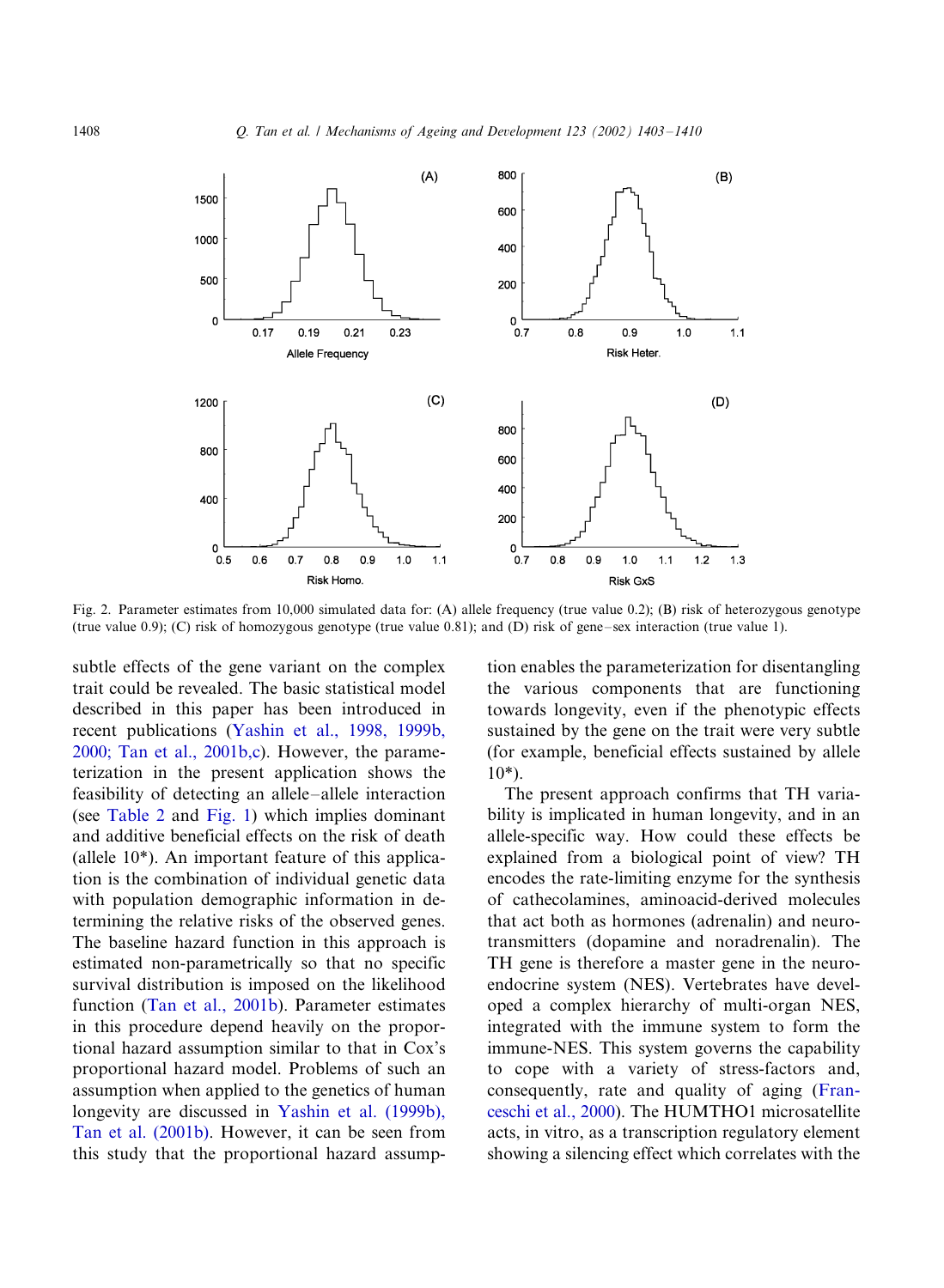<span id="page-6-0"></span>number of repetitions (Meloni et al., 1998; Albanese et al., 2001). In particular, the inhibition is proportional to the number of repeats up to allele 8, while by increasing the number of repeats up to 10, no further inhibitory effect is observed, but rather a relative enhancement depending on the cell lines used (Albanese et al., 2001). These findings support the idea that HUMTHO1 microsatellite regulates TH transcription in an allelicspecific way, and modulates the activity of the TH gene acting as a quantitative genomic effector. These allele-specific effects would explain the dominant and dose-dependent beneficial effects we observed for allele 10\* by our approach. This effect is not found for allele 10, likely because its low frequency with respect to the sample size. On the other hand, a large amount of data suggest the importance of an efficient production of cathecolamines in healthy aging and longevity. Indeed, there are now numerous studies demonstrating that sympathetic factors play a central role not only in cardiovascular homeostatic control, but also in pathogenesis and/or in the progression of several cardiovascular diseases, such as essential hypertension [\(Rahn et al., 1999](#page-7-0)) and myocardial infarction (Bertel et al., 1982). Therefore, a good efficiency in TH gene transcription may be a key for an appropriate response towards stochastic and age-related stress factors, and consequently for longevity.

On the whole, the results confirm that the biological background of the aging process is really complex, even if a single locus is considered. With more molecular data becoming available, we hope that the model here presented could help to locate important genes that reside in the genetic realm of human longevity.

# Acknowledgements

This work was supported by the Italian Ministry of University and Technological and Scientific Research (COFIN 2000-2000, Genetic Determinants in Human Longevity), by the Italian Ministry of Health (IRCCS 2000-2002, Marcatori genetici e biologici di invecchiamento normale e patologico), by Istituto Nazionale Riposo Cura Anziani (IN- RCA), Ancona, Italy, and by grant P01 AG08761- 01 from the National Institute of Health/National Institute on Aging.

#### References

- Albanese, V., Faucon Biguet, N., Klefer, H., Bayard, E., Mallet, J., Meloni, R., 2001. Quantitative effects on gene silencing by allelic variation at a tetranucleotide microsatellite. Hum. Mol. Genet. 10, 1785-1792.
- Aptech System, 1996. Gauss: Mathematical and Statistical System, vol. I: System and Graphics Manual. Aptech Systems, Maple Valley, WA.
- Bertel, O., Buhler, F.R., Baitsch, G., Ritz, R., Burkart, F., 1982. Plasma adrenaline and noradrenaline in patients with acute myocardial infarction. Relationship to ventricular arhythmias of varying severity. Chest 82, 64-68.
- De Benedictis, G., Tan, Q., Jeune, B., Christensen, K., Ukraintseva, S.V., Bonafe, M., Franceschi, C., Vaupel, J.W., Yashin, A.I., 2001. Recent advances in human genelongevity association studies. Mech. Ageing Dev. 122, 909-920.
- De Benedictis, G., Carotenuto, L., Carrieri, G., De Luca, M., Falcone, E., Rose, G., Cavalcanti, S., Corsonello, F., Feraco, E., Baggio, G., Bertolini, S., Mari, D., Mattace, R., Yashin, A.I., Bonafe, M., Franceschi, C., 1998. Gene/ longevity association studies at four autosomal loci (REN, THO, PARP, SOD2). Eur. J. Hum. Genet. 6, 534-541.
- De Luca, M., Rose, G., Bonafè, M., Garasto, S., Greco, V., Weir, B.S., Franceschi, C., De Benedictis, G., 2001. Sexspecific longevity associations defined by Tyrosine hydroxylase-insulin-/insulin growth factor 2 haplotypes on the 11p15.5 chromosomal region. Exp. Gerontol. 36, 1663-/ 1671.
- Evans, M., Hastings, N., Peacock, J.B., 1993. Statistical Distributions, Second edition. Wiley Interscience, New York, 106-107.
- Franceschi, C., Valensin, S., Bonafè, M., Paolisso, G., Yashin, A.I., Monti, D., De Benedictis, G., 2000. The network and remodeling theories of aging: historical background and new perspectives. Exp. Gerontol. 35, 879–896.
- Herskind, A.M., McGue, M., Holm, N.V., Sorensen, T.I., Harvald, B., Vaupel, J.W., 1996. The heritability of human longevity: a population-based study of 2872 Danish twin pairs born 1870–1900. Hum. Genet. 97, 319–323.
- Kobayashi, K., Kaneda, N., Ichinose, H., Kishi, F., Nakazawa, A., Kurosawa, Y., Fujita, K., Nagatsu, T., 1988. Structure of the human tyrosine hydroxylase gene: alternative splicing from a single gene accounts for generation of four mRNA types. J. Biochem. 103, 907-912.
- McGue, M., Vaupel, J.W., Holm, N., Harvald, B., 1993. Longevity is moderately heritable in a sample of Danish twins born 1870–1880. J. Gerontol. 48, B237–B244.
- Meloni, R., Albanese, V., Ravassard, P., Treilhou, F., Mallet, J., 1998. A tetranucleotide polymorphic microsatellite,